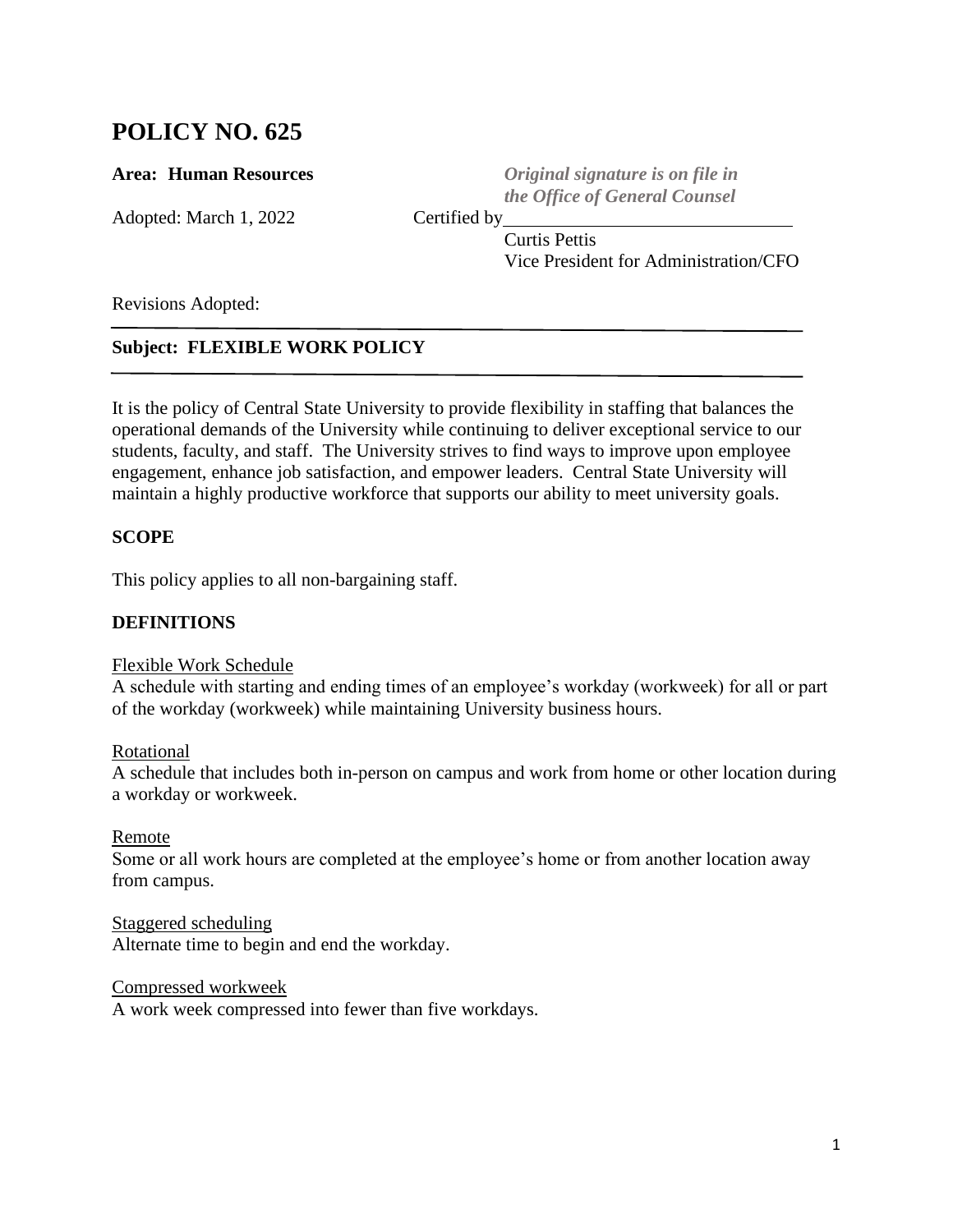# **CONSIDERATIONS**

Considerations for flexible work schedules, include but are not limited to:

- The work is considered official University business,
- All or significant components of the work can be done at the off-campus work site,
- Operational needs of the department are met,
- Full understanding of the operation of the department,
- The ability to set priorities and manage time,
- A history of reliable and responsible performance of work duties,
- Satisfactory personnel evaluations,
- Accessibility by telephone or videoconference during assigned work hours, and
- Completion of the Flexible Work Agreement.

# **REQUESTS**

Any eligible employee may request a flexible work schedule. The employee must obtain his/her respective Vice President/Provost approval and also contact the Director of Human Resources concerning such request. The employee must complete the Flexible Work Agreement form and submit it for approval to the Vice President/Provost and the Director of Human Resources. The form must include the reason(s) for the schedule, including benefit(s)/advantage(s) for the University and the employee, information regarding University equipment, materials and resources needed to support the schedule, length of the schedule, location, hours of work, employee contact information, and other requested information deemed necessary by the University. All flexible work schedule requests for approval are made on a case-by-case basis. The Vice President/Provost reserves the right to approve or deny requests at his/her discretion. A flexible work schedule is not guaranteed to any employee and is subject to the considerations listed above.

Any flexible work schedule may be discontinued, at will, at any time at the request of either the employee or the University.

# **SECURITY**

Consistent with the University's expectations of information security for employees working onsite, flexible work schedule employees will be expected to ensure the protection of University equipment and information security from their offsite location. **Under no circumstances shall data be stored or downloaded on an employee's personal computer.**

In the event of loss, misuse or theft of this equipment, Employee agrees to contact their local law enforcement and immediately report the incident (no later than 24 hours) to their supervisor. The employee must also immediately contact Marauder IT Services at (937) 376-6476. If legal action is necessary to regain possession of University owned equipment, software, data and/or supplies, Employee agrees to pay all costs of such action including attorney's fees, should the University prevail.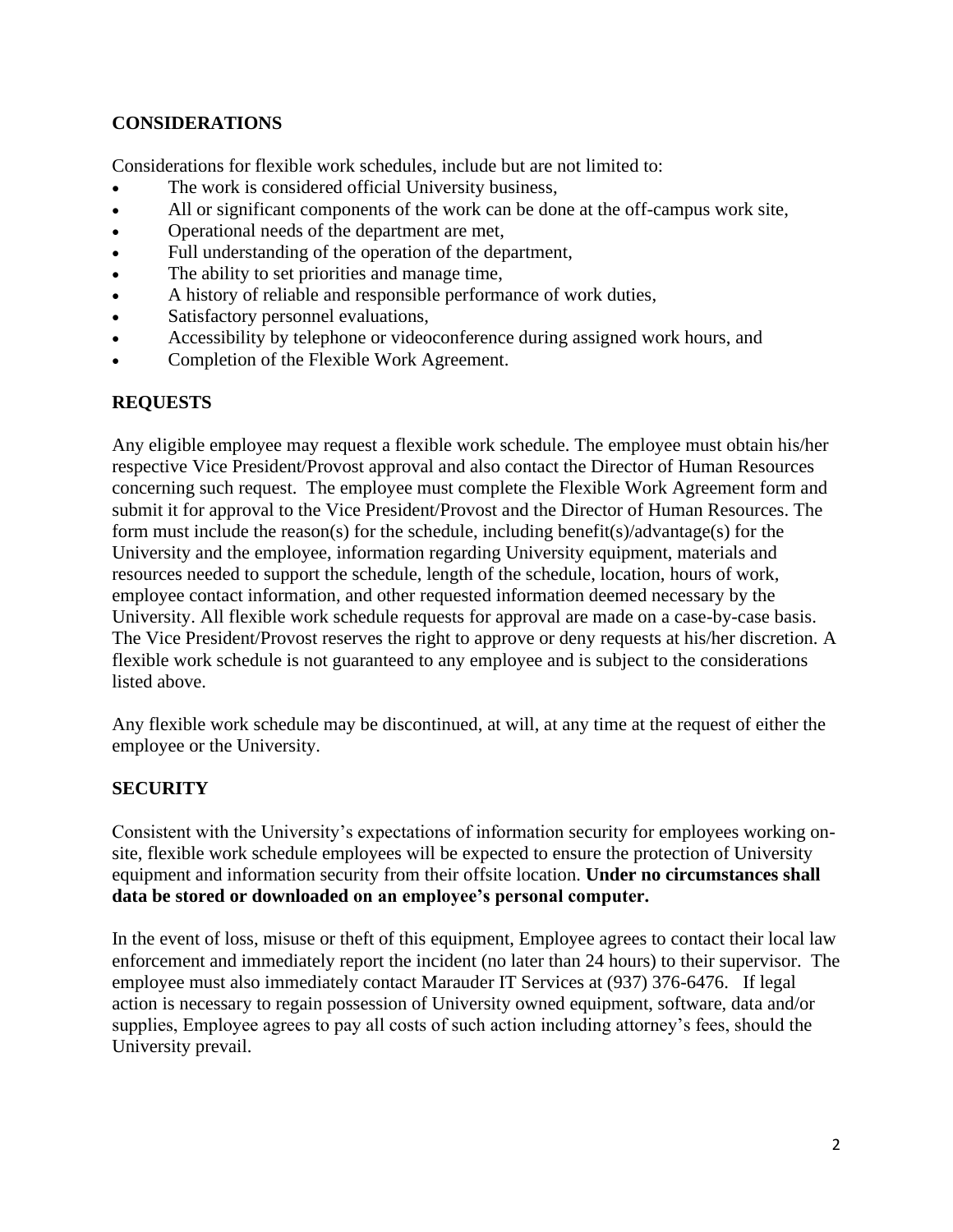Employee agrees to return this property to the supervisor and/or manager no later than the close of business on the last day of employment with the University, or sooner as directed. All equipment supplied by the University will be inventoried and accounted for by informing Inventory Control. All equipment will be returned in a useable condition or the replacement value of the equipment may be deducted from the employee's last paycheck. **Signing this agreement authorizes the University to deduct from your last paycheck, if necessary.** 

# **SAFETY**

The employee will establish an appropriate work environment at the off-campus site for work purposes. The University will not be responsible for costs associated with the schedule of the employee's off-campus office such as remodeling, furniture or lighting, nor for repairs or modifications to the home office space. The University will not be responsible for moving furniture, equipment, or household belongings, nor for making any improvements or modifications to create the remote work location.

Employee agrees to designate a workspace within employee's remote location and maintain this workspace in a safe condition, free from hazards and other dangers to Employee and Central State University equipment. The remote work location must be free from distractions and disturbances from children, pets, family members and others.

# **MISCELLANEOUS**

Tax and other legal implications for the business use of the employee's home are based on IRS and state and local government restrictions. The employee understands that he/she is responsible for tax consequences and other legal implications that may occur, including local zoning regulations.

Employees must attend meetings, training sessions, events, or occurrences.

A flexible work schedule is NOT designed to be a replacement for appropriate dependent care.

The availability of a flexible work schedule for employees can be discontinued at any time at the discretion of Central State University. The revocation or denial of a request for a flexible work schedule is not subject to any grievance procedure or legal action. Employee agrees to indemnify and hold the University harmless for any legal fees incurred as the result of any legal action taken by the employee.

Employees are expected to follow established University policies, procedures, and guidelines.

There shall be no additional pay for a flexible work schedule nor shall mileage be paid for transportation between an Employee's off campus site and University campus(es).

Flexible work agreements will be reviewed semi-annually.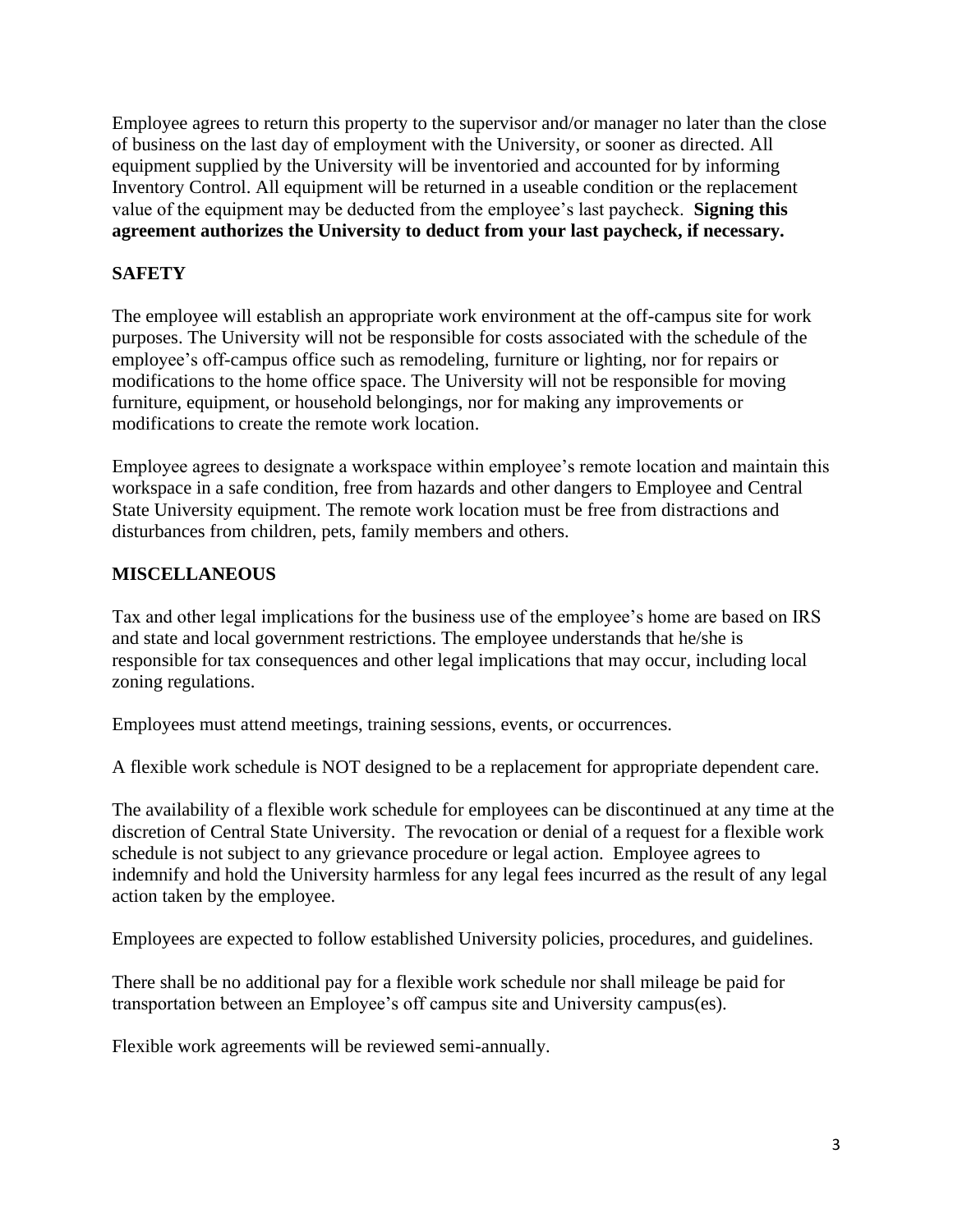# **APPROVAL**

All flexible work schedules are approved at the sole discretion of the Vice President/Provost and Director of Human Resources. Not all flexible work schedules will be approved.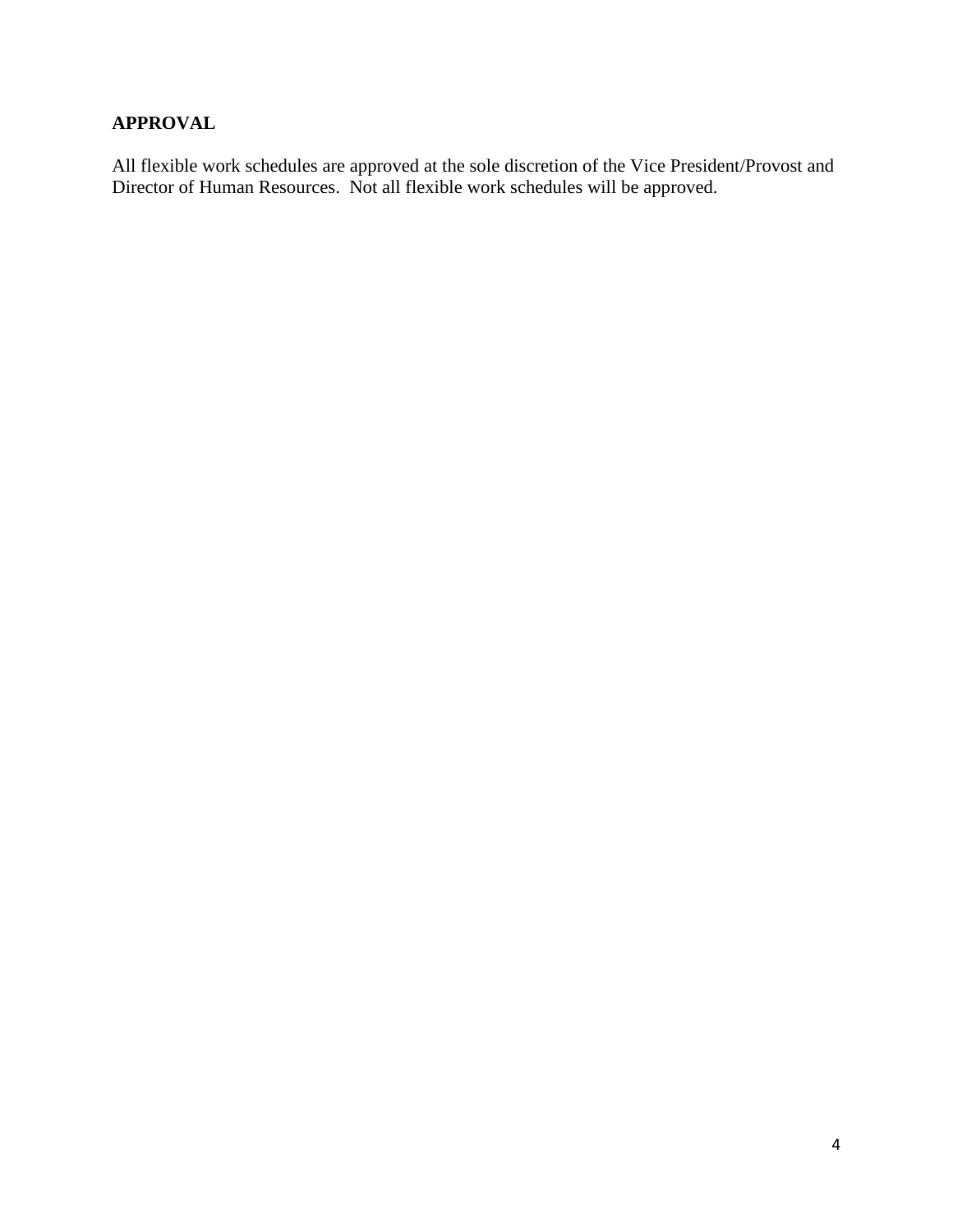# **FLEXIBLE WORK AGREEMENT**

| <b>Agreement Parties</b>                                                                                                                                                                                                                |                                      |                 |
|-----------------------------------------------------------------------------------------------------------------------------------------------------------------------------------------------------------------------------------------|--------------------------------------|-----------------|
| This agreement is between Central State University<br>and Name of Employee:                                                                                                                                                             |                                      |                 |
|                                                                                                                                                                                                                                         |                                      |                 |
| <b>Employee Information</b>                                                                                                                                                                                                             |                                      |                 |
| <b>Last Name:</b><br>$\overline{\phantom{a}}$                                                                                                                                                                                           |                                      | Middle Initial: |
| <b>CSU I.D. #:</b>                                                                                                                                                                                                                      |                                      |                 |
| <b>Off-Campus Work Site Street Address:</b>                                                                                                                                                                                             |                                      |                 |
| State: Contract Contract Contract Contract Contract Contract Contract Contract Contract Contract Contract Contract Contract Contract Contract Contract Contract Contract Contract Contract Contract Contract Contract Contract<br>City: |                                      |                 |
| <b>Position Title:</b>                                                                                                                                                                                                                  |                                      |                 |
| <b>Department Name:</b>                                                                                                                                                                                                                 | <u> Andrew American State (1989)</u> |                 |
| <b>Direct Supervisor:</b>                                                                                                                                                                                                               |                                      |                 |
| <b>Reason for Agreement:</b>                                                                                                                                                                                                            |                                      |                 |
| ,一个人的人都是一个人的人,一个人都是一个人的人,一个人都是一个人的人,一个人都是一个人的人,一个人都是一个人的人,一个人都是一个人的人,一个人都是一个人的人,一                                                                                                                                                       |                                      |                 |
| Type of Flexible Work Schedule (Check One):                                                                                                                                                                                             |                                      |                 |
| Rotational                                                                                                                                                                                                                              |                                      |                 |
| Remote                                                                                                                                                                                                                                  |                                      |                 |
| Staggered                                                                                                                                                                                                                               |                                      |                 |
| Compressed                                                                                                                                                                                                                              |                                      |                 |

 $\ddot{\phantom{a}}$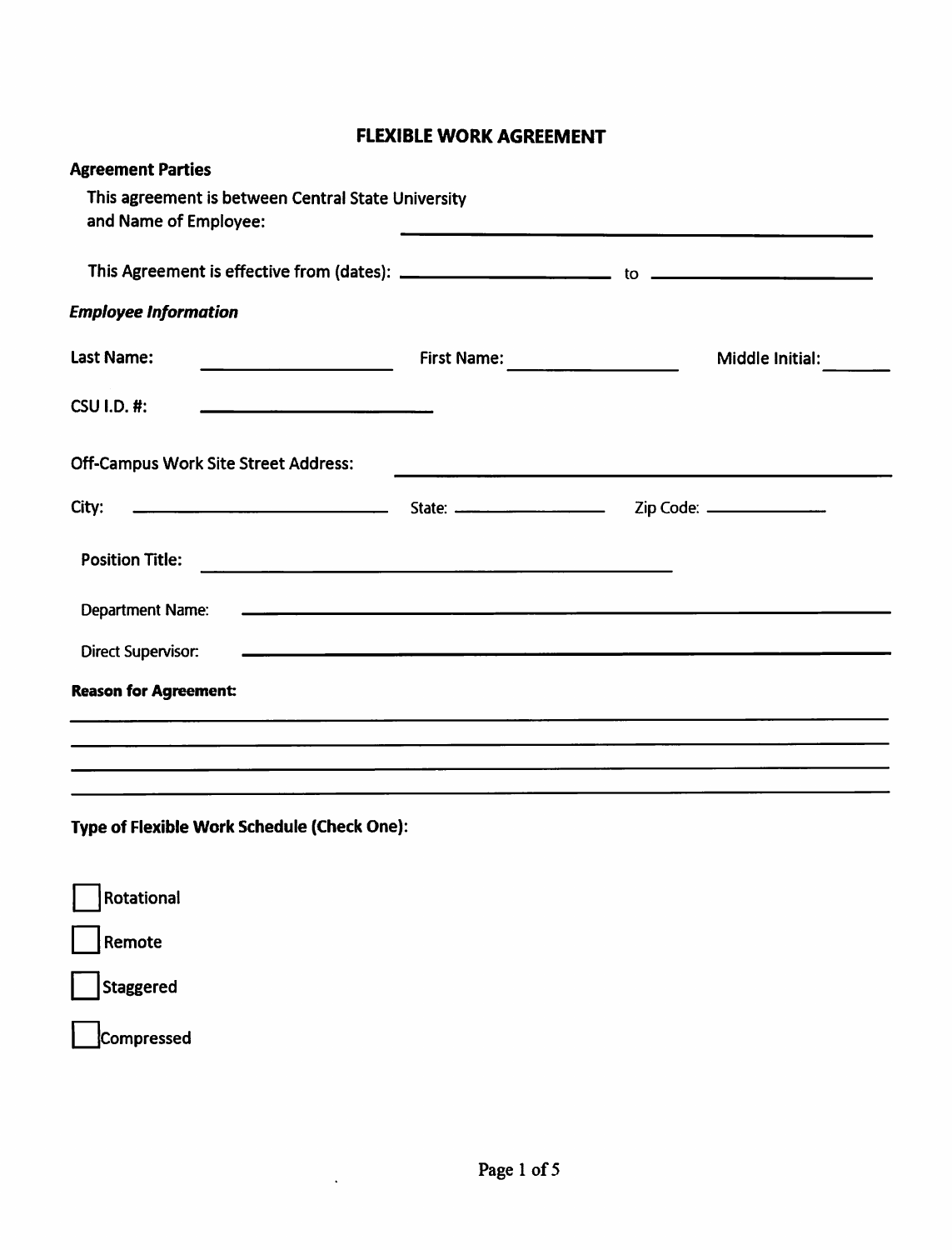### **Off-Campus Worksite Information**

#### **Work Schedule Information**

Address:

|  | Cell Phone Number: _ |  |
|--|----------------------|--|
|--|----------------------|--|

 $\ddot{\phantom{a}}$ 

| Day of Week | <b>Work Hours</b> | <b>On-Campus</b> | <b>Off-Campus</b> |
|-------------|-------------------|------------------|-------------------|
| Monday      |                   |                  |                   |
| Tuesday     |                   |                  |                   |
| Wednesday   |                   |                  |                   |
| Thursday    |                   |                  |                   |
| Friday      |                   |                  |                   |
| Saturday    |                   |                  |                   |
| Sunday      |                   |                  |                   |
|             |                   |                  |                   |

 $\sim 10^{-1}$ 

University Equipment: Central State University agrees it will provide and maintain the following equipment to facilitate this agreement:

| <b>Equipment Type (&amp; ID)</b> | <b>Description/Function</b> |
|----------------------------------|-----------------------------|
|                                  |                             |
|                                  |                             |
|                                  |                             |

#### **Agreement Stipulations**

- 1. My total number of work days will not change.
- 2. There may be times when I will be requested to come to the campus on a day that I might have planned to spend at the off-campus work site. My supervisor will try to minimize these unplanned office visits, but I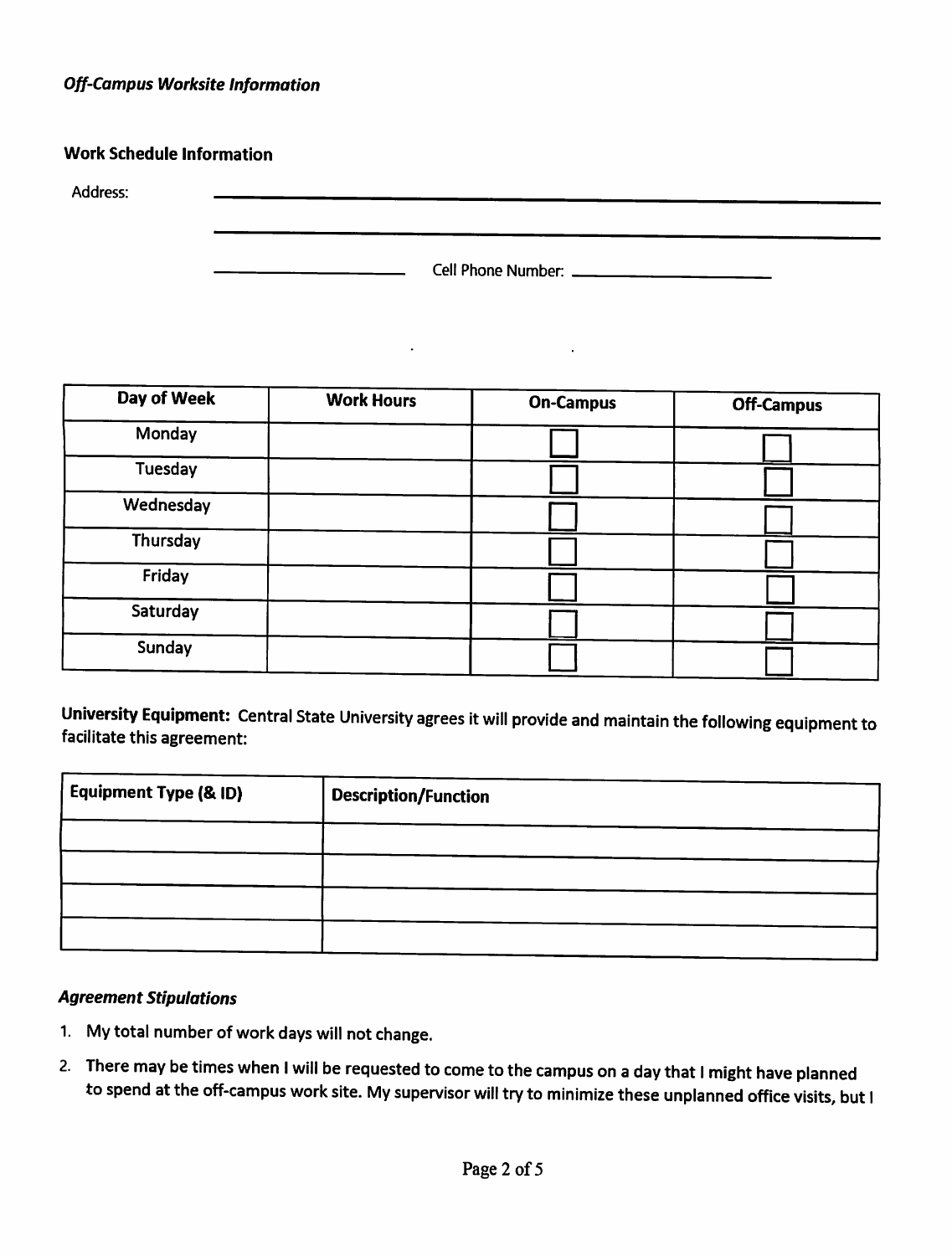recognize the need for them and will come in when requested. Similarly, there may be weeks when I must spend more time than planned on the campus when the nature of the workload requires it. I will be responsible to come into the office on campus as requested during these times.

- 3. I understand there shall be no additional pay, nor shall mileage be paid for transportation between my remote site and the University.
- 4. The duties, obligations, responsibilities, and conditions of my employment with the University remain unchanged. My salary and benefits (retirement, vacation, sick leave benefits, and insurance coverage) shall remain the same.
- 5. Work hours, use of sick leave, and approval for use of vacation will conform to university policies and procedures, departmental guidelines, and to the terms otherwise agreed upon by my supervisor and me.
- 6. I agree to seek advance approval from my supervisor to use sick leave, vacation leave, time off, or any other form of leave.
- 7. I agree that I will not be the primary care provider for any dependent during my work hours and I will make regular dependent care arrangements during telecommuting periods.
- 8. I agree to maintain a safe and secure work environment. Upon reasonable notice, I agree to allow the University access to assess safety and security.
- 9. I agree to indemnify and hold the University harmless for injury to myself or others at the off-campus work site.
- 10. I understand that my personal vehicle will not be used for university business unless specifically authorized by my supervisor.
- 11. I agree to use University-owned equipment, records, and materials for the purpose of university business only, and to protect them against unauthorized or accidental access, use, modification, destruction, or disclosure. I agree to report to the supervisor instances of loss, damage, or unauthorized access at the earliest reasonable opportunity. In the event of loss, misuse, or theft of this equipment, the Employee agrees to contact their local law enforcement and immediately report (no later than 24 hours) to their supervisor. In the event the loss is after hours, the employee must immediately contact Marauder IT Services at (937) 376-6476.
- 12. I agree not to download any University data or information onto my personal computer or any computer provided by the University in my possession. I agree to save my work on the University's server system.
- 13. I understand that all equipment, records, and materials provided by the University shall remain the property of the University.
- 14. Employee agrees to return this property to the supervisor and/or manager no later than the close of business on the last day of employment with the University, or sooner as directed. All equipment supplied by the University will be inventoried and accounted for by informing Inventory Control. All equipment will be returned in a useable condition, or the replacement value of the equipment may be deducted from the employee's last paycheck. Signing this agreement authorizes the University to deduct from your last paycheck, if necessary.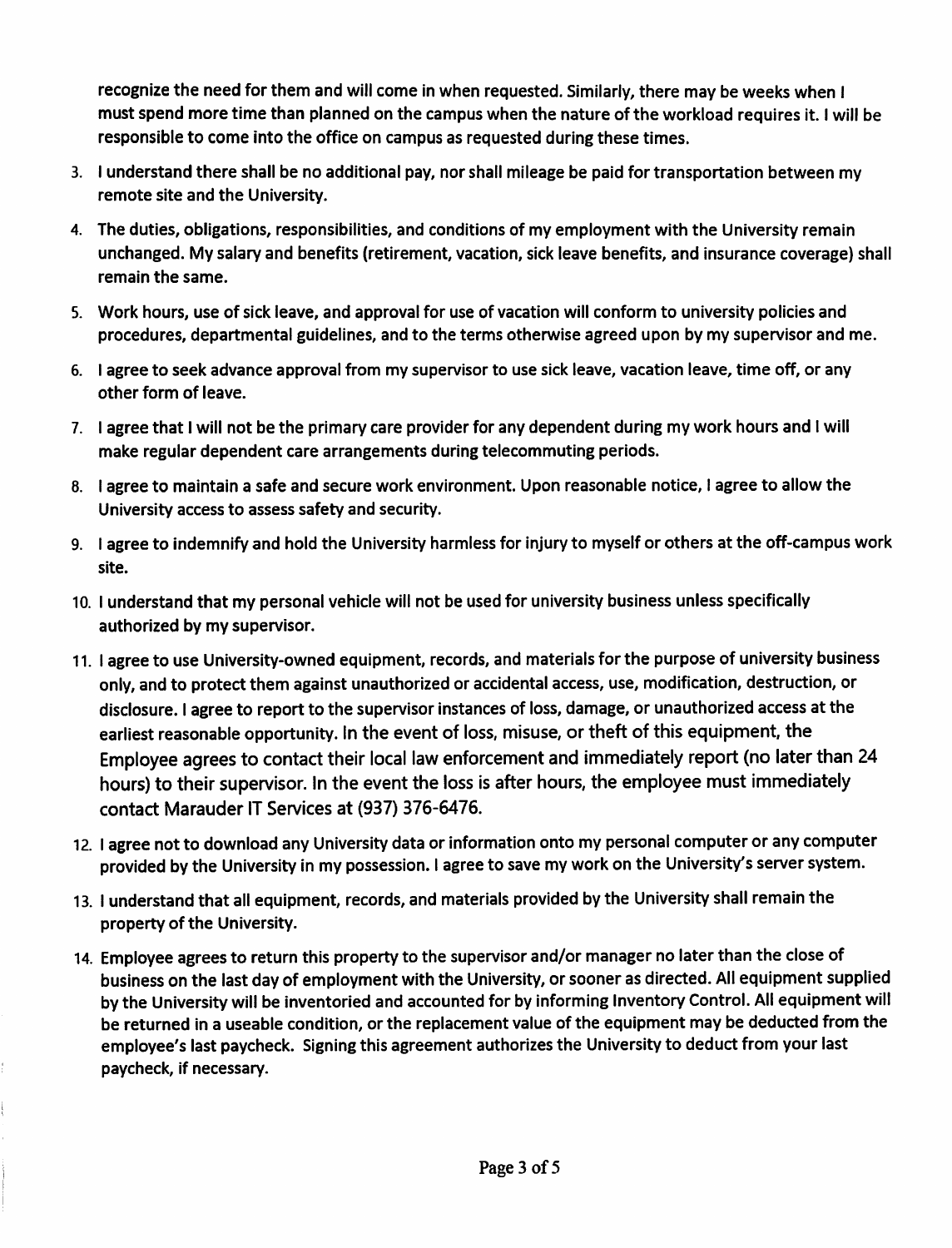- 15. Tax and other legal implications for the business use of my home are based on IRS and state and local government restrictions. I am responsible for tax consequences and other legal implications that may occur including local zoning regulations.
- 16. I understand that all office equipment and supplies used off-site will be documented and pre-approved by my supervisor in the Flexible Work Agreement or other written communication and that I will not be reimbursed for any other equipment or supplies.
- 17. I understand that all obligations, responsibilities, terms, and conditions of employment with the University remain unchanged, except those obligations and responsibilities specifically addressed in this agreement.
- 18. I agree to be available during the assigned business hours as stipulated in this agreement.
- 19. I understand that any change in this schedule requires advance approval by my supervisor.

#### **Amendment**

These terms and conditions may be modified, amended, or terminated at any time by written notification from the Vice President as necessary to ensure the operating needs of the University are met.

#### **Disclaimer**

Nothing contained in these terms and conditions conveys nor is it intended to convey upon Employee a contract of employment.

I have read and understand the Flexible Work Policy. I understand that I must comply with the policies and procedures of the University as well as federal, state, and local laws and regulations as necessary.

I further understand that confidentiality and security of University information are paramount and I will ensure that the confidentiality of information is safeguarded in accordance with federal, state, and local policies and procedures.

I further understand that participation in the flexible work policy is not an employee right, and the University may discontinue the program and/or my participation in the program at any time. The revocation or denial of a request for a flexible work schedule is not subject to any grievance procedure or legal action. Employee agrees to indemnify and hold the University harmless for any legal fees incurred as the result of any legal action.